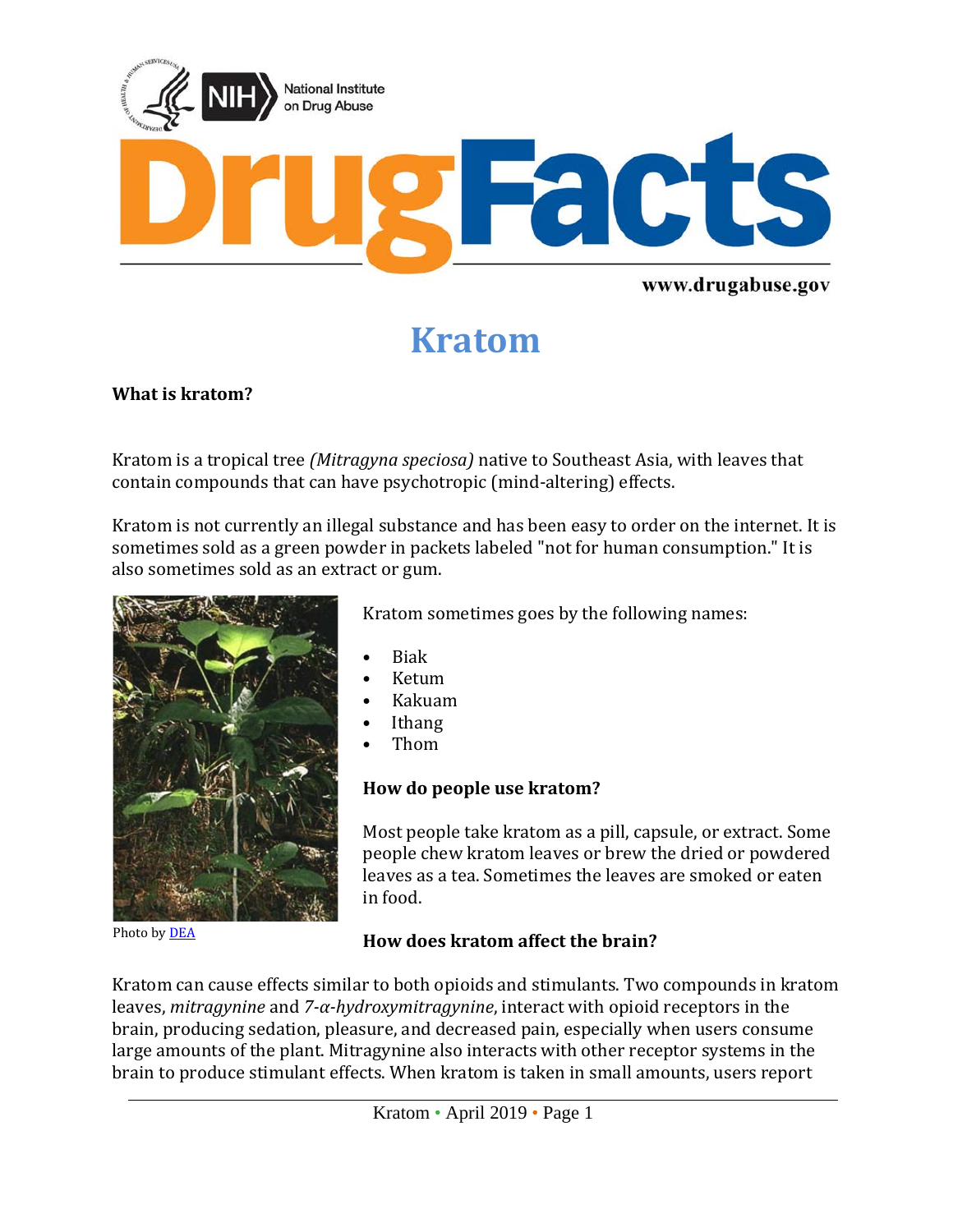increased energy, sociability, and alertness instead of sedation. However, kratom can also cause uncomfortable and sometimes dangerous side effects.

## **What are the health effects of kratom?**

Reported health effects of kratom use include:

- nausea
- itching
- sweating
- dry mouth
- constipation
- increased urination
- loss of appetite
- seizures
- hallucinations

Symptoms of psychosis have been reported in some users.

## **Can a person overdose on kratom?**

There have been multiple reports of deaths in people who had ingested kratom, but most have involved other substances. A 2019 paper analyzing data from the National Poison Data System found that between 2011-2017 there were 11 deaths associated with kratom exposure. Nine of the 11 deaths reported in this study involved kratom plus other drugs and medicines, such as diphenhydramine (an antihistamine), alcohol, caffeine, benzodiazepines, fentanyl, and cocaine. Two deaths were reported following exposure from kratom alone with no other reported substances.\* In 2017, the FDA identified at least 44 deaths related to kratom, with at least one case investigated as possible use of pure kratom. The FDA reports note that many of the kratom-associated deaths appeared to have resulted from adulterated products or taking kratom with other potent substances, including illicit drugs, opioids, benzodiazepines, alcohol, gabapentin, and over-the-counter medications, such as cough syrup. Also, there have been some reports of kratom packaged as dietary supplements or dietary ingredients that were laced with other compounds that caused deaths. People should check with their health care providers about the safety of mixing kratom with other medicines.

\*(Post et al, 2019. *Clinical Toxicology*).

## **Is kratom addictive?**

Like other drugs with opioid-like effects, kratom might cause dependence, which means users will feel physical withdrawal symptoms when they stop taking the drug. Some users have reported becoming addicted to kratom.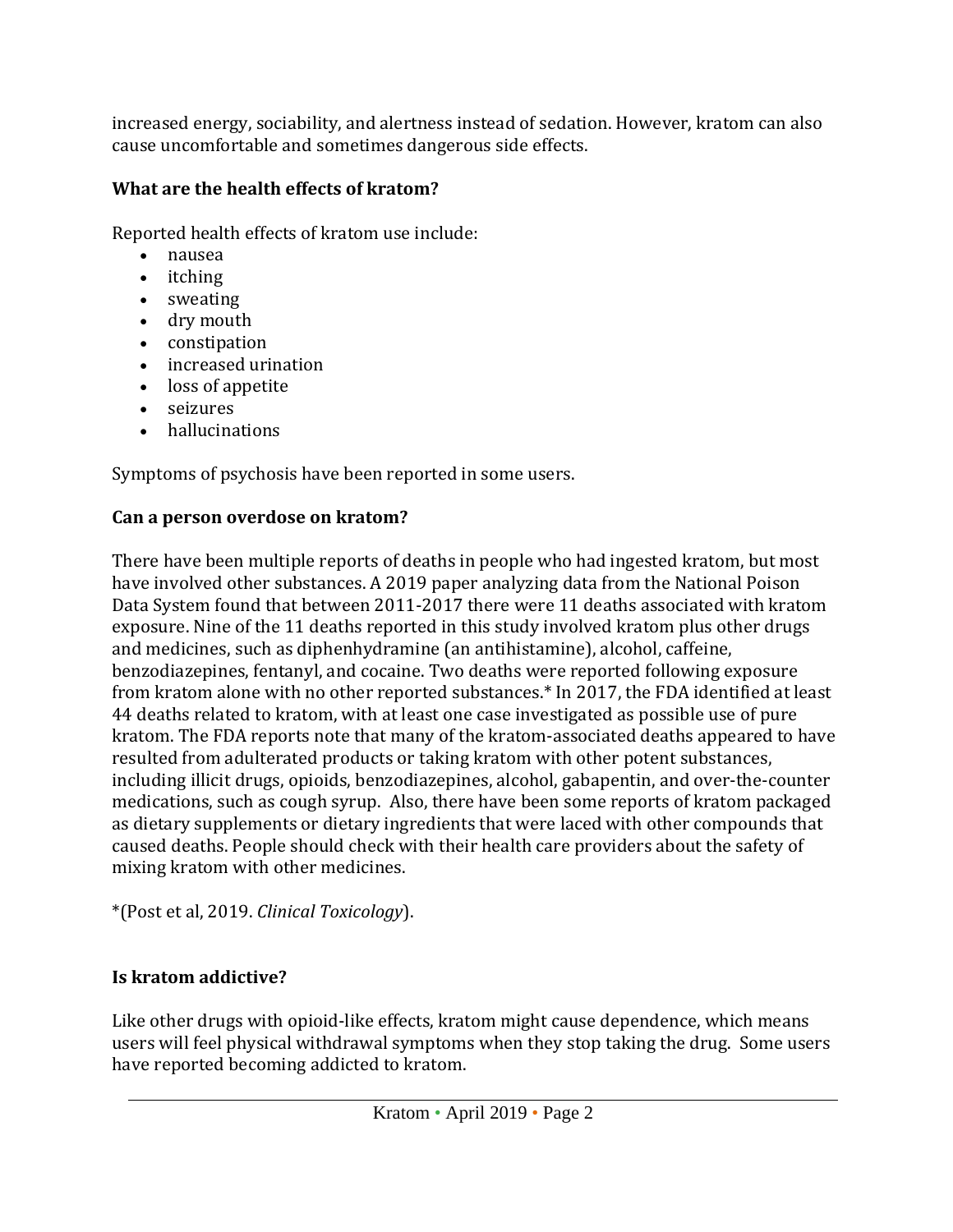Withdrawal symptoms include:

- muscle aches
- insomnia
- irritability
- hostility
- aggression
- emotional changes
- runny nose
- jerky movements

## **How is kratom addiction treated?**

There are no specific medical treatments for kratom addiction. Some people seeking treatment have found behavioral therapy to be helpful. Scientists need more research to determine how effective this treatment option is.

## **Does kratom have value as a medicine?**

In recent years, some people have used kratom as an herbal alternative to medical treatment in attempts to control withdrawal symptoms and cravings caused by addiction to opioids or to other addictive substances such as alcohol. There is no scientific evidence that kratom is effective or safe for this purpose; further research is needed.

## **Points to Remember**

- Kratom is a tropical tree native to Southeast Asia, with leaves that can have psychotropic effects.
- Kratom is not currently illegal and has been easy to order on the internet.
- Most people take kratom as a pill or capsule. Some people chew kratom leaves or brew the dried or powdered leaves as a tea. Sometimes the leaves are smoked or eaten in food. Two compounds in kratom leaves, mitragynine and *7-α-hydroxymitragynine*, interact with opioid receptors in the brain, producing sedation, pleasure, and decreased pain.
- Mitragynine can also interact with other receptor systems in the brain to produce stimulant effects.
- Reported health effects of kratom use include nausea, sweating, seizures, and psychotic symptoms.
- Commercial forms of kratom are sometimes laced with other compounds that have caused deaths.
- Some users have reported becoming addicted to kratom.
- Behavioral therapies and medications have not specifically been tested for treatment of kratom addiction.

## **Learn More**

For more information about kratom, visit:

- [Commonly Abused Drug Charts](https://www.drugabuse.gov/drugs-abuse/commonly-abused-drugs-charts)
- [Drug Enforcement Administration \(DEA\)](https://www.dea.gov/pr/multimedia-library/publications/drug_of_abuse.pdf)